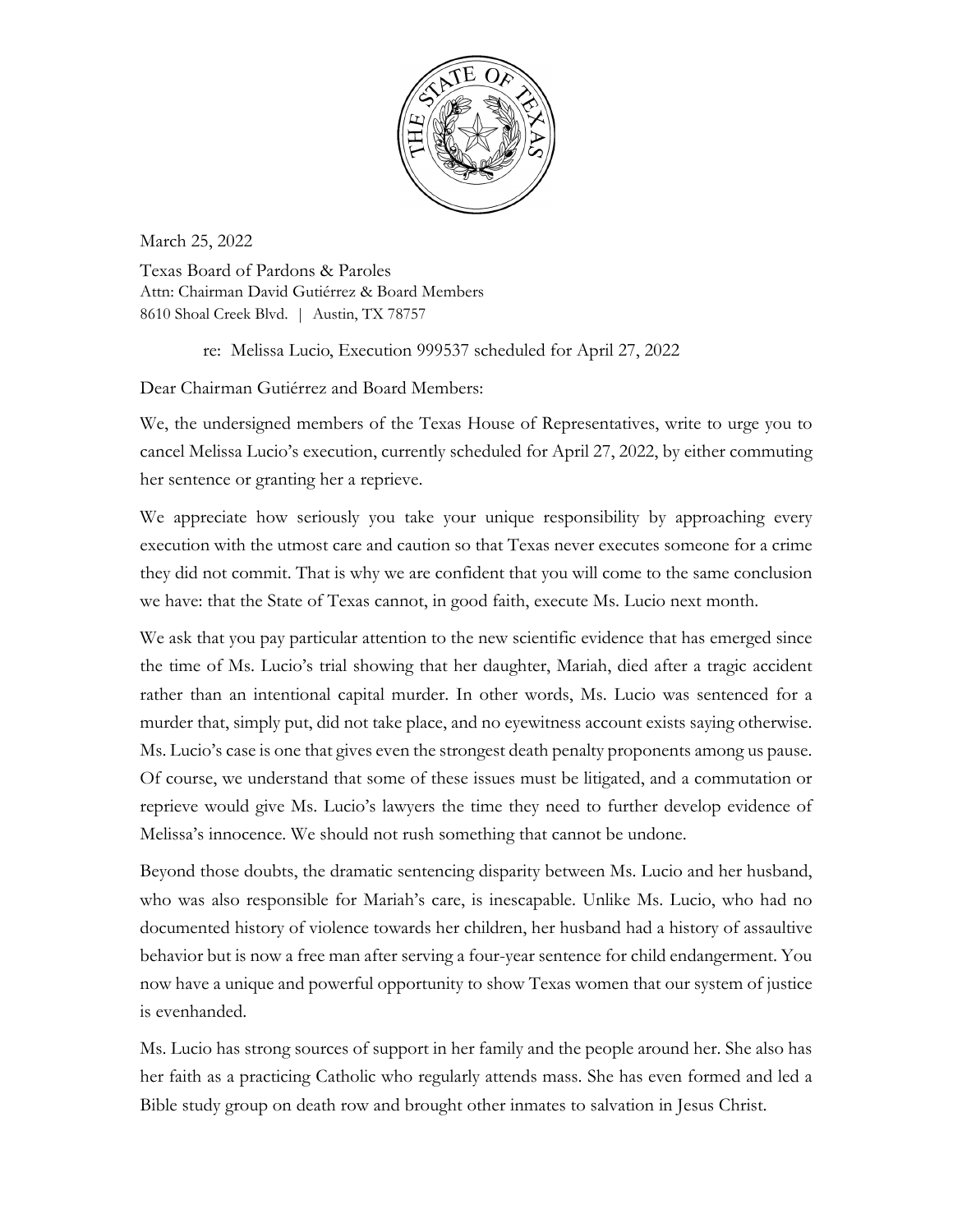

Executing her will not achieve justice for Mariah. Instead, it will cause more suffering for Mariah's siblings, her grandmother, her father, and her aunts and uncles, who all lost Mariah 14 years ago and are desperate not to lose her mother. A commutation or, at a minimum, a reprieve, would prevent further harm to a family that has already experienced tremendous loss.

We have been encouraged by the thoughtful decisions you have made in recent years in cases like Bobby Moore and Thomas Whitaker, which presented similar issues of evidentiary doubt, disparate sentences, and supportive families outside. While we understand the gravity of the issue before you, we also believe Ms. Lucio's case presents the same opportunity to prevent a miscarriage of justice and strengthen public trust in our legal system.

Thank you for your thoughtful consideration and your leadership on this issue.

Respectfully,

Jenfronia Hompson

RAFAEL ANCHÍA JAMES WHITE LACEY HULL

Richard Peña Kayna Deanie 9. Monison

Let beau

E Podriguez

TREY MARTINEZ FISCHER ALMA ALLEN ARMANDO MARTINEZ ANA HERNANDEZ

almos a. allen Q6Q. XS.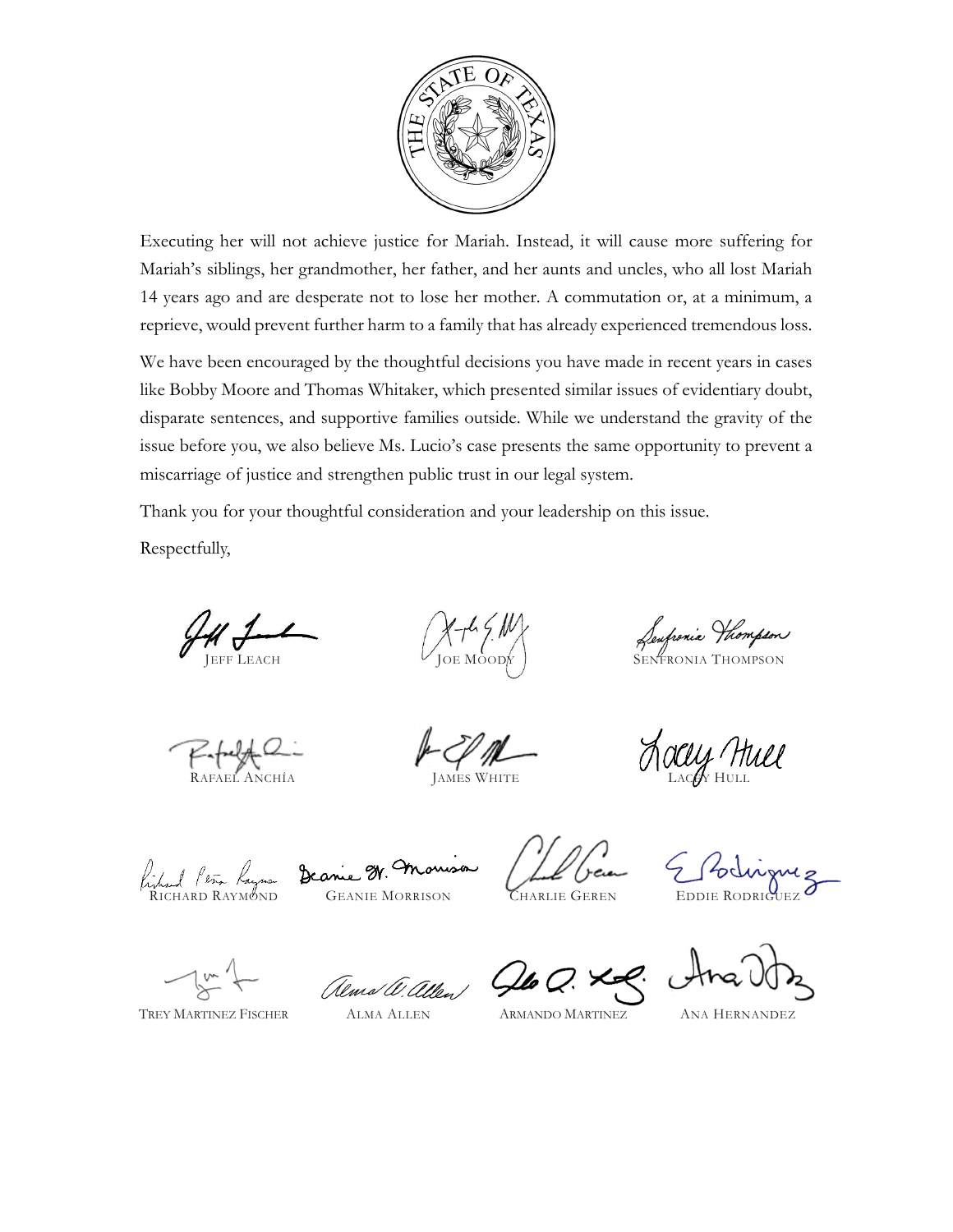

Donna Howard abel Herrero (10. Wall Agric de Boston

John M fill Danwhttphen Contraction Ron Reynolds

Daniel Attachety

Chin In

REG TRE BOBBY GUERRA MATT KRAUSE MARY GONZÁLEZ

M.5. MONTE NON COLLIER MORE LONGORIA PHIL STEPHENSON

Jour Rose (Francis and TERRY CANALES CELIA ISRAEL

Aug Con Deaver Peace Colly DEG BERNAL JOHN CYRIER

Viltaria Sylve Organ D. Struky DVM Einest J. Pailes, TV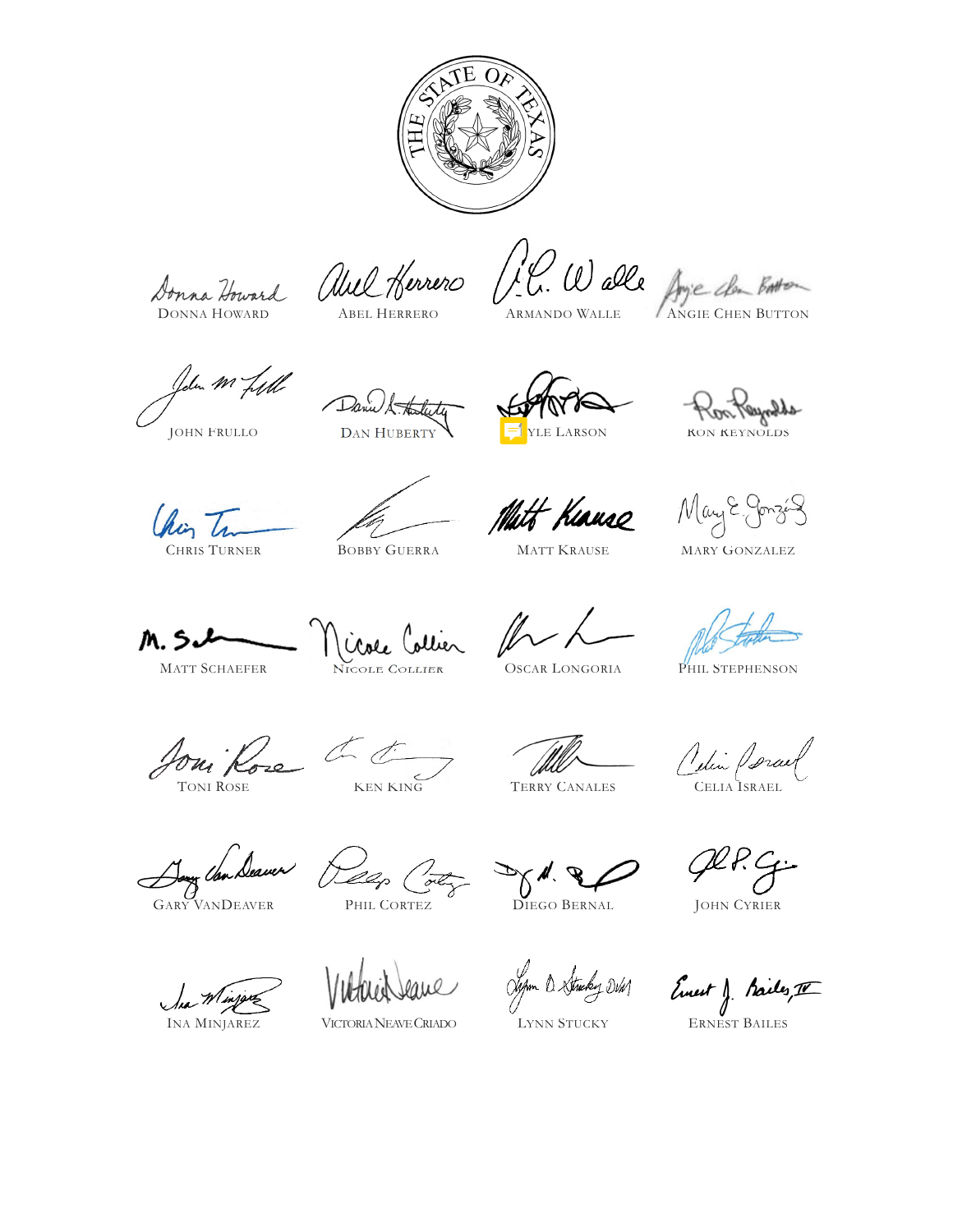

BRISCOE CAIN BARBARA GERVIN-HAWKINS TOM OLIVERSON LINA ORTEGA

Caix Sylve America JunDudin Line Octega

JAY DEAN GINA HINJOSA STEVE TOTH JAMES TALARICO

 $2.800$ 

 $k_{\ell}$ 

Circuttin

AMCamor

JOHN BUCY JON ROSENTHAL SAM HARLESS ANA-MARIA RAMOS

' p

Sul Ponchley Rhott Godews Powers Candy Noble Jessien Jonialez<br>BRAD BUCKLEY RHETTA ANDREWS BOWERS CANDY NOBLE JESSICA GONZÁLEZ Bral Backley

Sheuyl 11. Cale Jerry Mere Gen Clein Erin n

Erin 7

Vikk <del>Ibod</del>

 $\sum_{i=1}^{n}$ 

Ulille Hey

CARL SHERMAN VIKKI GOODWIN JULIE JOHNSON MICHELLE BECKLEY

and a Patter

Testac mayor mast

**JARED PATTERSON KEITH BELL MAYES MIDDLETON**